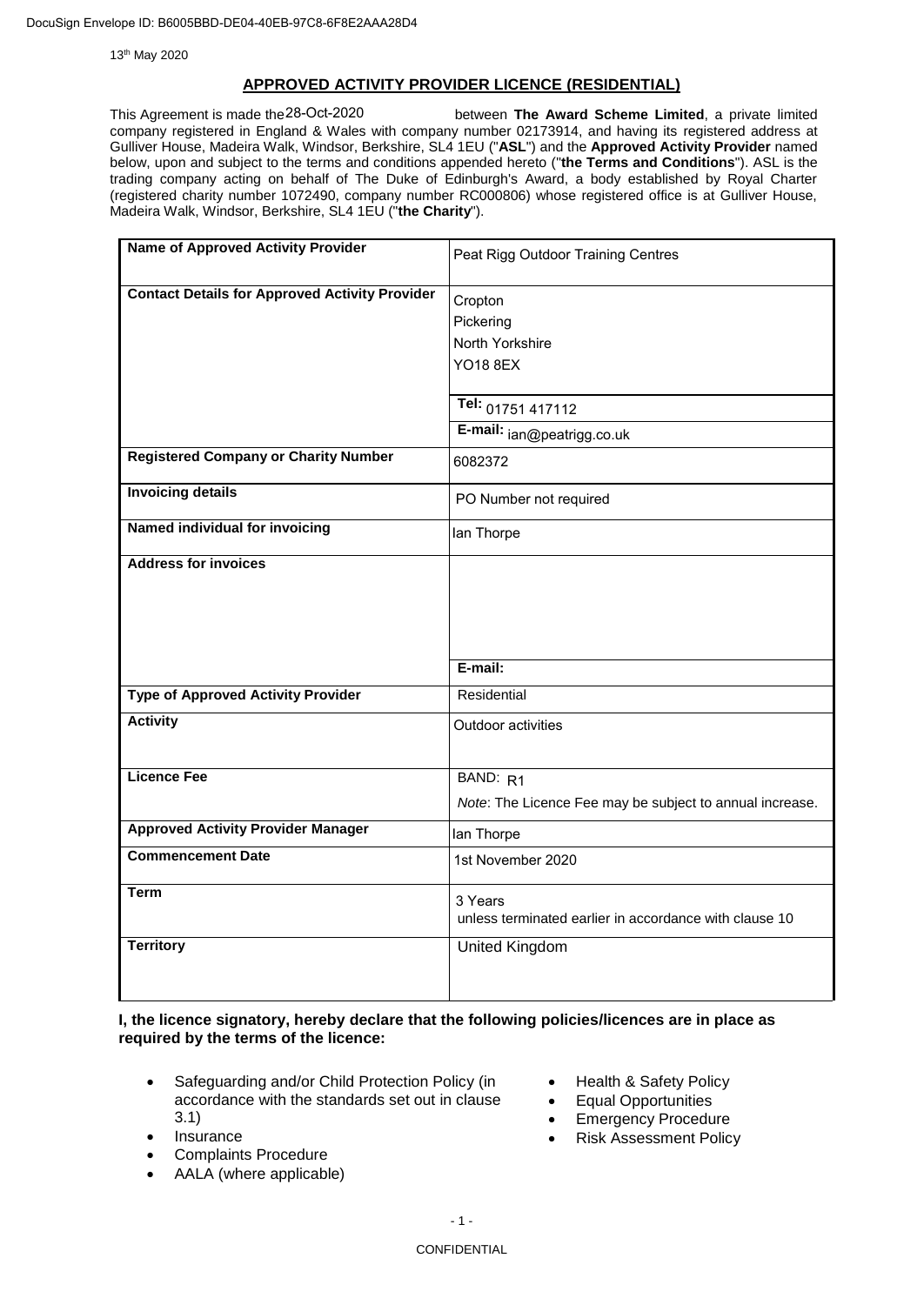**Signed: Signed:**

**Title / Position: Title / Position:** Director

**Date: Date:** 28-Oct-2020

Duly authorised to sign for and on behalf of the Approved Activity Provider

Philip Trelever

Title / Position: Director of UK Services

Date: 29-Oct-2020

Duly authorised to sign for and on behalf of The Award Scheme Limited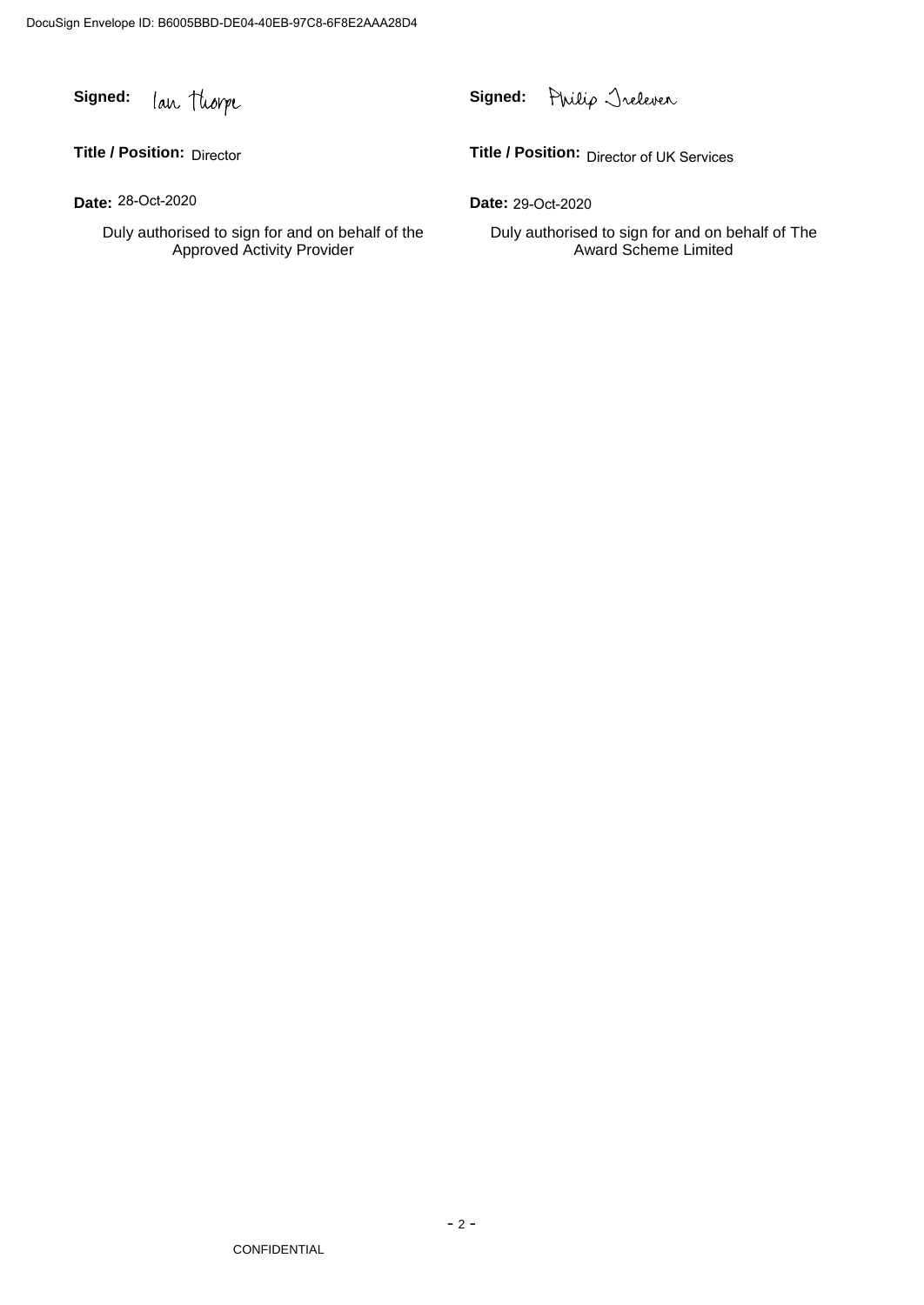# **TERMS AND CONDITIONS APPROVED ACTIVITY PROVIDER LICENCE (RESIDENTIAL)**

Where any of the following expressions are used in the Terms and Conditions they shall have the following meanings:

# **1. Definitions**

1.1 Unless the context indicates otherwise states or requires, the terms set out on the Front Sheet (page 1) of this Agreement shall have the meanings attributed to them there and the following expressions shall have the following meanings when used in this Agreement:

| "Accounting Date"            | 31 <sup>st</sup> March and 30 <sup>th</sup> September in each Contract Year;                                                                                                                                                                                                                                                                                                                            |
|------------------------------|---------------------------------------------------------------------------------------------------------------------------------------------------------------------------------------------------------------------------------------------------------------------------------------------------------------------------------------------------------------------------------------------------------|
| "Accounting Period"          | means the period from the Commencement Date to the<br>next following Accounting Date and each six month period<br>ending on an Accounting Date thereafter;                                                                                                                                                                                                                                              |
| "Agreement"                  | means this agreement, including the Front Sheet, the<br>Schedule and any documents referred to in it;                                                                                                                                                                                                                                                                                                   |
| "Approved Activity Provider" | means the organisation noted on the Front Sheet that is<br>licensed by ASL or the Charity under the terms of this<br>Agreement to deliver specified activities (as noted on the<br>Front Sheet);                                                                                                                                                                                                        |
| "Assessor"                   | means the adult who is responsible for checking the<br>relevant Participants' progress and who agrees the<br>completion of a section of their DofE Programme in<br>accordance with clause 3.4;                                                                                                                                                                                                          |
| "Brand Guidelines"           | means the guidelines, amended from time to time,<br>governing the use of the Trade Marks and the overall<br>Charity brand, a copy of which will be provided to the<br>Approved Activity Provider by ASL or the Charity;                                                                                                                                                                                 |
| "Contract Year"              | means the period of twelve (12) months from the<br>Commencement Date and thereafter each twelve (12)<br>month period (or part thereof), commencing on the<br>anniversary of the Commencement Date, throughout the<br>Term;                                                                                                                                                                              |
| "DofE Centre"                | means a location where the DofE Programmes are run,<br>including, for example, a school, youth centre or Young<br>Offender Institution, with the possibility of more than one<br>DofE Group operating at a DofE Centre; references in this<br>Agreement to a DofE Centre shall include the owners,<br>organisers and other persons with responsibility for the<br>DofE Centre as the context so admits; |
| "DofE Group"                 | means a group of young people based in a DofE Centre<br>who are working together on a DofE Programme;<br>references in this Agreement to a DofE Group shall<br>include the DofE Centre as the context so admits (and vice<br>versa);                                                                                                                                                                    |
| "DofE Handbook"              | means 'The Handbook for DofE Leaders' (as updated<br>from time to time) which outlines the current requirements<br>and conditions of DofE Programmes;                                                                                                                                                                                                                                                   |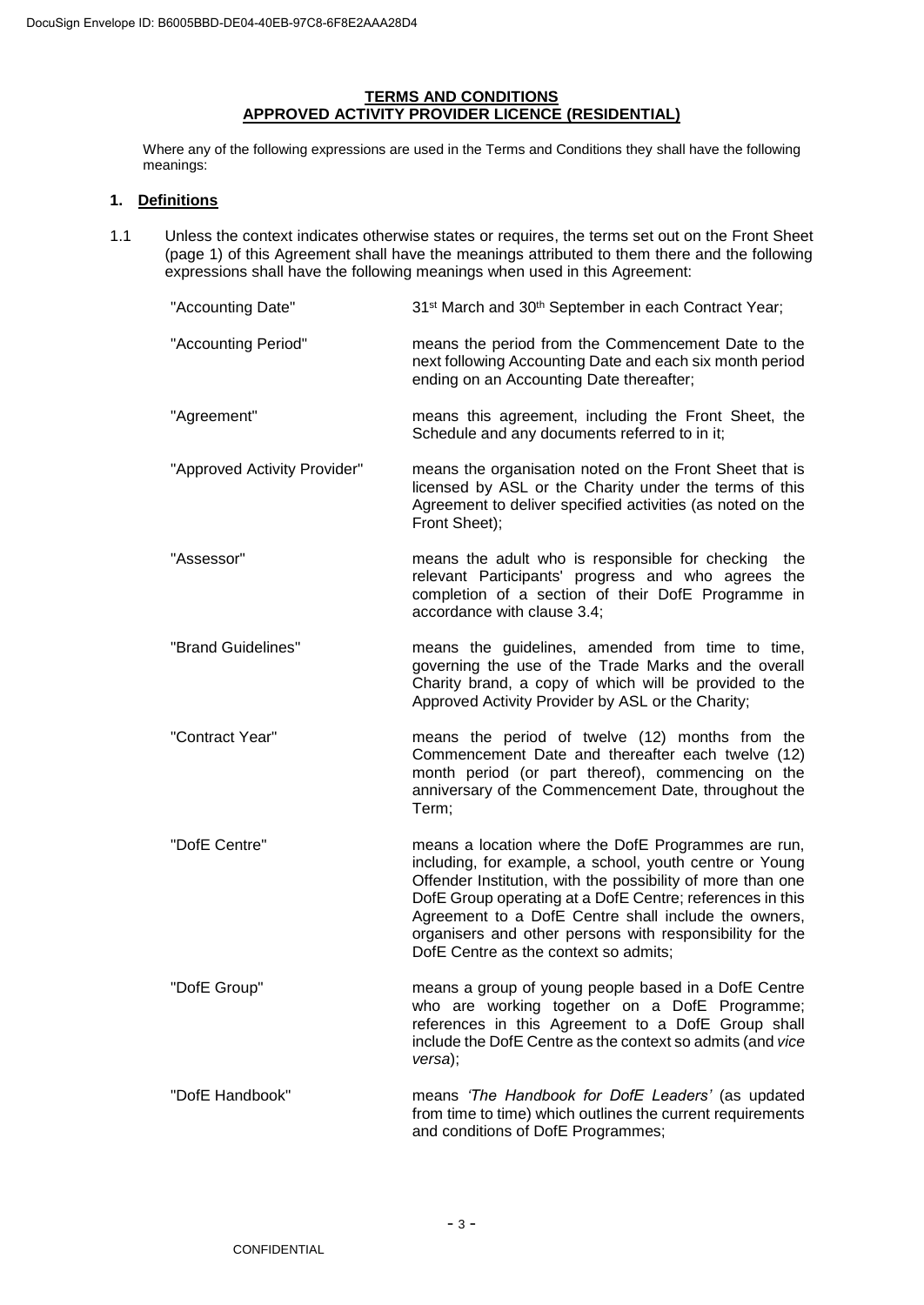| "DofE Leader"                        | means the person whom assumes responsibility for a<br>DofE Group operating at a DofE Centre and/or other such<br>location;                                                                                                                                                                                       |
|--------------------------------------|------------------------------------------------------------------------------------------------------------------------------------------------------------------------------------------------------------------------------------------------------------------------------------------------------------------|
| "DofE Magazine"                      | means the magazine relating to the DofE Programme<br>which is aimed at DofE Leaders;                                                                                                                                                                                                                             |
| "DofE Programme"                     | means a series of activities covering different sections that<br>Participants select and undertake to achieve Bronze,<br>Silver or Gold Duke of Edinburgh's Award and receive a<br>Duke of Edinburgh's Award Certificate (as further<br>explained in the DofE Handbook and as set out on the<br>Website);        |
| "eDofE"                              | means the online management system created by the<br>Charity to assist Licensed Organisations and is used by<br>DofE Groups to record Participants' DofE Programme<br>activity;                                                                                                                                  |
| "e-Induction"                        | means the free online induction course summarising the<br>ethos, structure and delivery of DofE Programmes as<br>detailed by the Modular Training Framework available at<br>www.DofE.org/training;                                                                                                               |
| "Front Sheet"                        | means page 1 of this Agreement, which sets out certain<br>important details applicable to the Agreement;                                                                                                                                                                                                         |
| "Introduction to the DofE<br>Course" | means the introductory course summarising the ethos,<br>structure and delivery of DofE Programmes as detailed by<br>the Modular Training Framework;                                                                                                                                                              |
| "Licensed Organisation"              | means an organisation that has been licensed by ASL to<br><b>DofE</b><br>Programmes,<br>including<br>deliver<br>Operating<br>Authorities, Directly Licenced Centres, National Operating<br>Authorities and DofE Business Operators, as further<br>described in the DofE Handbook;                                |
| "Major Incident"                     | means (without limitation) matters of potential national<br>significance, serious casualties or loss of life,<br>considerable damage caused by a person involved with<br>the DofE Programme or an action that could seriously<br>jeopardise the overall reputation of the Charity, ASL or the<br>DofE Programme; |
| "Mission Statement"                  | means the statement summarising the mission and<br>objectives of the Charity set out on the Website and as<br>may be updated from time to time;                                                                                                                                                                  |
| "Modular Training Framework"         | means the programme of training required to be taken as<br>appropriate by any Staff appointed by the Approved<br>Activity Provider to assist in delivering DofE Programmes;                                                                                                                                      |
| "Participant"                        | individual who participates in a DofE<br>means<br>an<br>Programme;                                                                                                                                                                                                                                               |
| "Quality Review"                     | means a check carried out by the Charity's staff either as<br>part of the re-licensing process or as an operational quality<br>support check;                                                                                                                                                                    |
| "Services"                           | means all the services to be provided by the Approved<br>Activity Provider as set out in this Agreement and as may<br>be agreed between the parties from time to time including                                                                                                                                  |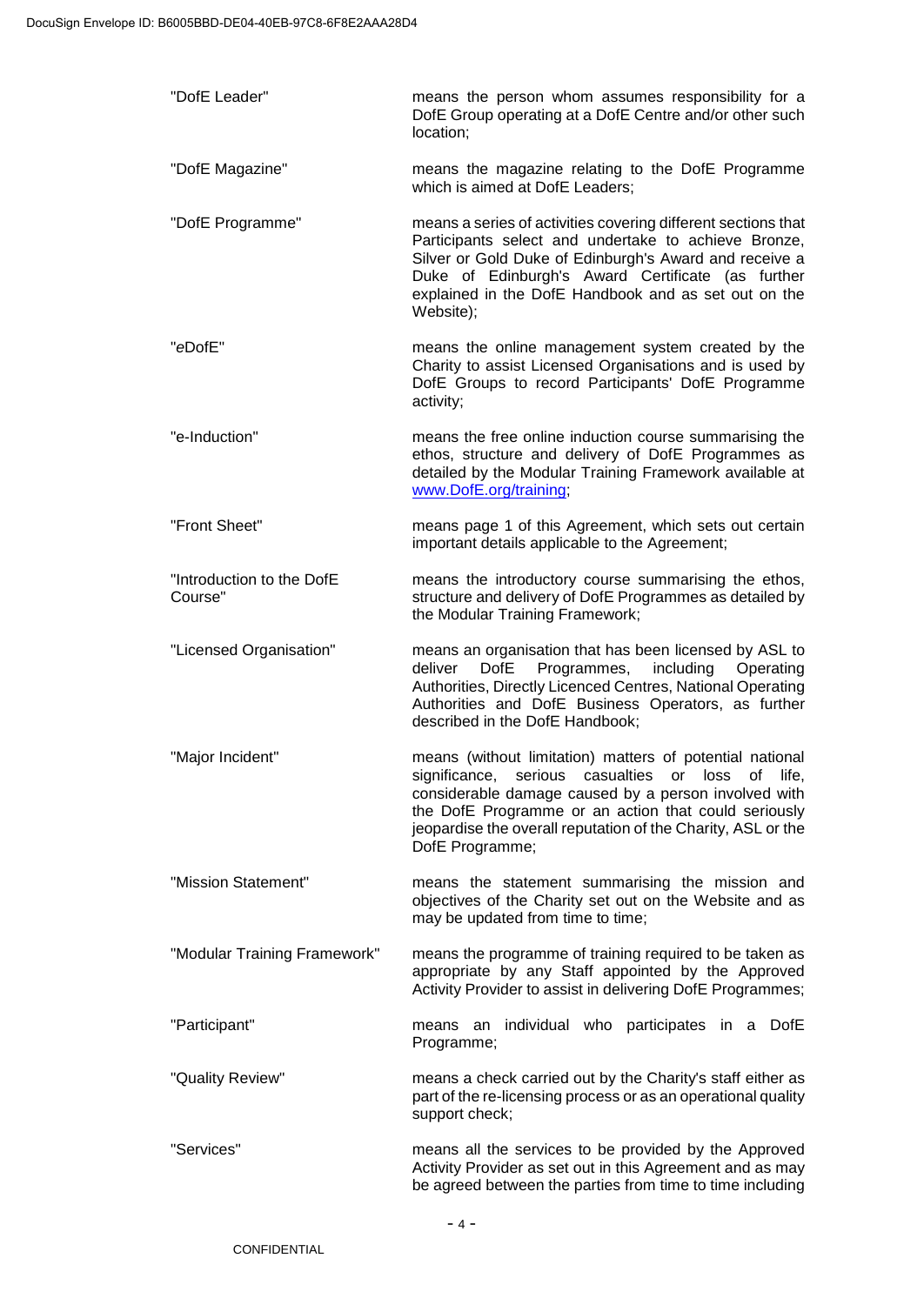learn and perform the Activity as a section of their DofE Programme; "Staff" means employees of the Approved Activity Provider including (without limitation) any Assessor, supervisor, or volunteer appointed by the Approved Activity Provider to assist in the delivery of the Services; "Staff Trainer" means a DofE Course Director or a third party individual or organisation appointed from time to time to provide Staff Training Courses; "Staff Training Courses" means those courses that ASL and/or the Charity may require members of Staff to undertake from time to time. including the online e-Induction course and the Introduction to the DofE Course, before the Staff may be involved in the provision of the Services or within the first six (6) months after the Commencement Date; "Term" means the length of time which this Agreement is valid for, as stated on the Front Sheet; "Trade Marks" means the trade marks listed in the Schedule, including all registrations and applications for those trade marks, or any other words, names, phrases, logos, devices, insignia or signs which may after the date of this Agreement be notified to the Approved Activity Provider; and "Website" means the website accessible at www.DofE.org (as may be updated from time to time).

the provision of resources to enable the Participants to

#### 1.2 In this Agreement:

- (a) clause headings are included for convenience only and shall not affect the construction of the Agreement;
- (b) references to clauses and the Schedule are references to the clauses and the Schedule to this Agreement;
- (c) unless the context otherwise requires: (i) words denoting the singular shall include the plural and *vice versa*; (ii) references to persons shall include bodies corporate, partnerships, unincorporated associations, individuals and any other legal or commercial entity or undertaking; and (iii) references to the word "include", "including", "in particular " and "for example" are to be construed without limitation;
- (d) references to the "parties" means the parties to this Agreement and "party" means any one of them and shall include that person's permitted assignees, transferees or successors in title; and
- (e) references to any legislation or to any provision of any legislation shall include any modification, replacement or re-enactment of that legislation for the time being in force and include any order, regulation, instrument or other subordinate legislation made under the relevant statute or statutory provision.

### **2. Appointment and role of the parties**

2.1 For the duration of the Term, ASL appoints the Approved Activity Provider as one of its licensed and approved providers of the Activity in the Territory, and to perform the Services for the benefit of the Participants on a non-exclusive basis.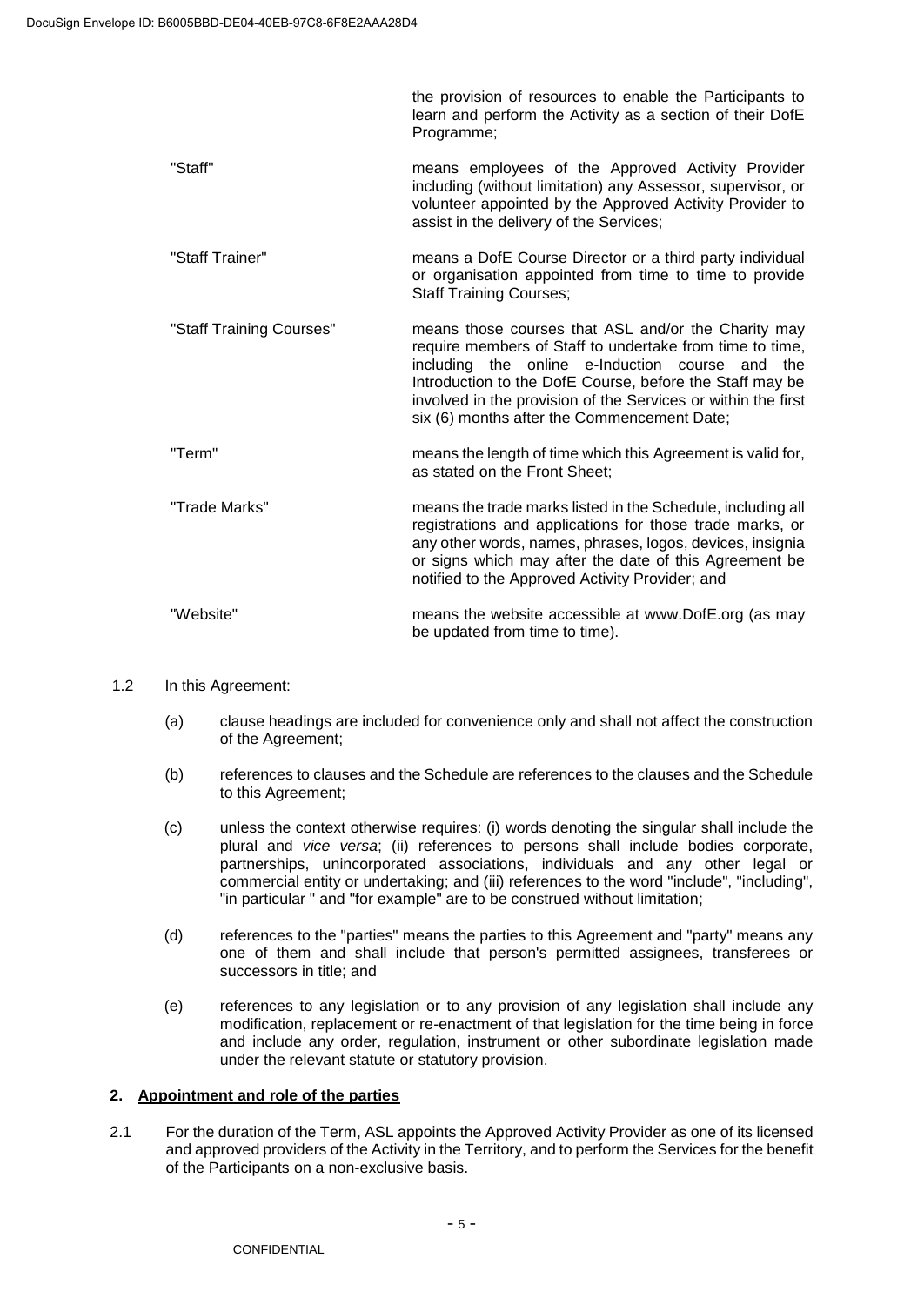- 2.2 ASL is responsible for licensing the delivery to, and overseeing the operation of, DofE Programmes by Licensed Organisations. ASL is under a duty to provide to each Licensed Organisation with a list of its licensed and approved Activity Providers. Following signature of this Agreement, ASL shall add the Approved Activity Provider to this list.
- 2.3 It shall be the responsibility of the Approved Activity Provider to enter into an agreement with the Licensed Organisation and/or DofE Centre as appropriate.

## **3. Main Conditions of the Approved Activity Provider Licence**

It is a condition of the appointment of the Approved Activity Provider pursuant to clause 2.1 of this Agreement that the Approved Activity Provider complies with the terms of this clause 3. For the avoidance of doubt, a failure by the Approved Activity Provider to comply with any of the terms of this clause 3 shall entitle ASL to immediately suspend or terminate the Agreement.

## 3.1 Welfare of the Participants

- 3.1.1 The Approved Activity Provider shall adopt, and at all times implement and ensure the Staff adhere to, a Safeguarding and/or Child Protection Policy, together with operational procedures, that incorporates appropriate checks including those set out in clause 3.1.3., complies with all applicable law and legislation and reflects good industry practice. As a minimum, the Safeguarding and/or Child Protection Policy must meet the following standards:
	- (a) The policy is dated and is less than three years old;
	- (b) The policy contains a due date for review;
	- (c) The policy contains the signature of the most senior person in the AAP;
	- (d) The policy confirms that a senior member of staff has been identified as the Designated Safeguarding Lead in the organisation;
	- (e) The policy contains or is linked to procedures for managing allegations against Staff and volunteers;
	- (f) The policy makes reference to recording and reporting procedures; and
	- (g) The policy is in line with current legislation and statutory guidance including recruitment and selection procedures.
- 3.1.2 The Approved Activity Provider shall ensure that adequate systems are in place to protect the health and safety of Participants and Staff and that these comply with applicable law and legislation.
- 3.1.3 The Approved Activity Provider shall perform reasonable checks on Staff following a risk assessment of the role of the individual concerned to ensure that those undertaking regulated activity or regulated work, as defined under the Safeguarding Vulnerable Groups Act 2006, Protection of Vulnerable Groups (Scotland) Act 2007 and Safeguarding of Vulnerable Groups (Northern Ireland) Order 2007 are not barred from doing so. The Approved Activity Provider shall carefully assess any adverse information received and take a reasonable decision on the basis of that assessment whether to allow such individuals to provide the Services, including the Participant Training.
- 3.1.4 If ASL or the Charity have concerns about the conduct or ability of a member of Staff to undertake his or her role they shall (in writing) make their concerns known to the Approved Activity Provider who shall, within a reasonable time:
	- (a) investigate those concerns and take appropriate action accordingly to the policies and procedures; and
	- (b) notify ASL and/or the Charity of the actions taken following the investigation.
- 3.2 Staff
- 3.2.1 The Approved Activity Provider shall appoint the Approved Activity Provider Manager to act as the designated co-ordinator in order to manage all aspects of the Services, including liaising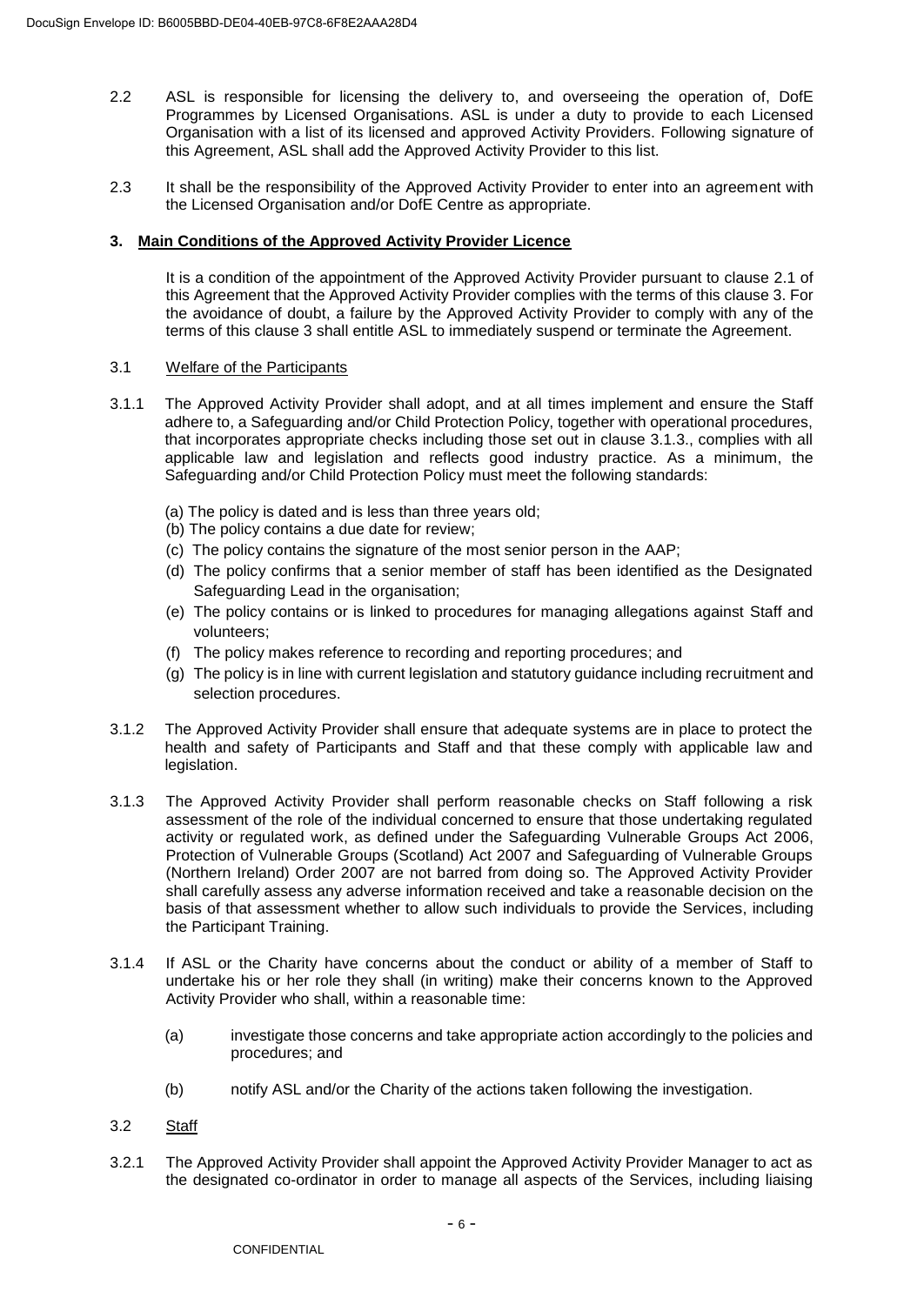with ASL and the Charity (as applicable). The Charity will provide a support pack to the Approved Activity Provider Manager that sets out his/her role and responsibilities.

- 3.2.2 The Approved Activity Provider shall ensure, so far as is possible, that the same Staff provide the Participant Training to each Licensed Organisation and/or DofE Centre or Participant for each given section of their DofE Programme, to ensure consistency of delivery.
- 3.2.3 The Approved Activity Provider shall ensure that it assigns a sufficient number of Staff to guarantee that the Participant Training is delivered effectively and safely.
- 3.2.4 If any member of Staff also maintains a role within a Licensed Organisation, then the Approved Activity Provider (for whom that member of Staff works, volunteers or owns) may not deliver any part of the DofE Programme activities or services to that Licenced Organisation. The Approved Activity Provider shall notify any such conflicts of interest to ASL and/or the Charity as soon as they are identified.

### 3.3 Staff Training

- 3.3.1 Staff who deliver the Services must attend and pass the Staff Training Courses that are relevant to their roles and responsibilities, whether offered by ASL, the Charity or by the Staff Trainer, in accordance with clause 3.3.3. As a minimum all Staff should complete e-Induction. The Approved Activity Provider Manager must also attend the Introduction to the DofE Course. If ASL and/or the Charity recommend that other Staff should attend the Introduction to the DofE Course, the Approved Activity Provider shall take reasonable steps to ensure that this occurs.
- 3.3.2 If relevant, any costs of Staff attending any Staff Training Courses shall be charged to the Approved Activity Provider at the rates from time to time in force, which will be notified to the Approved Activity Provider and published by the Charity on an annual basis.
- 3.3.3 All required staff training must be completed within six (6) months of signing this Agreement. The Charity will use reasonable endeavours to provide a sufficient number of training opportunities for the Approved Activity Provider to meet this requirement.

### 3.4 Agreement Conditions

3.4.1 In providing the Activity to the Licensed Organisation the Approved Activity Provider shall enter into an agreement with the Licensed Organisation to provide the Activity. This agreement shall:

(a) last no longer than the Licensed Organisation's Licence term with ASL and/or the Charity;

(b) afford no exclusivity to the Approved Activity Provider. Licensed Organisations are entitled to enter into multiple agreements with Approved Activity Providers and/or deliver Residential activities through their own Staff once they have the relevant level of expertise.

### 3.5 Section Conditions

- 3.5.1 In providing the Activity, the Approved Activity Provider shall:
	- (a) adhere to all the requirements of the DofE Programme as set for each level of the DofE Programme and described in the DofE Handbook; and
	- (b) adhere to all the conditions of the relevant section(s) of the DofE Programme, as set out in the DofE Handbook.
- 3.5.2 The Approved Activity Provider shall ensure that sufficient emergency procedures are in place to ensure that Participants remain safe in the event of injury or the threat of injury. These procedures must be proportionate to the number of Participants and/or the potential risks involved in the Activity.
- 3.6 Assessment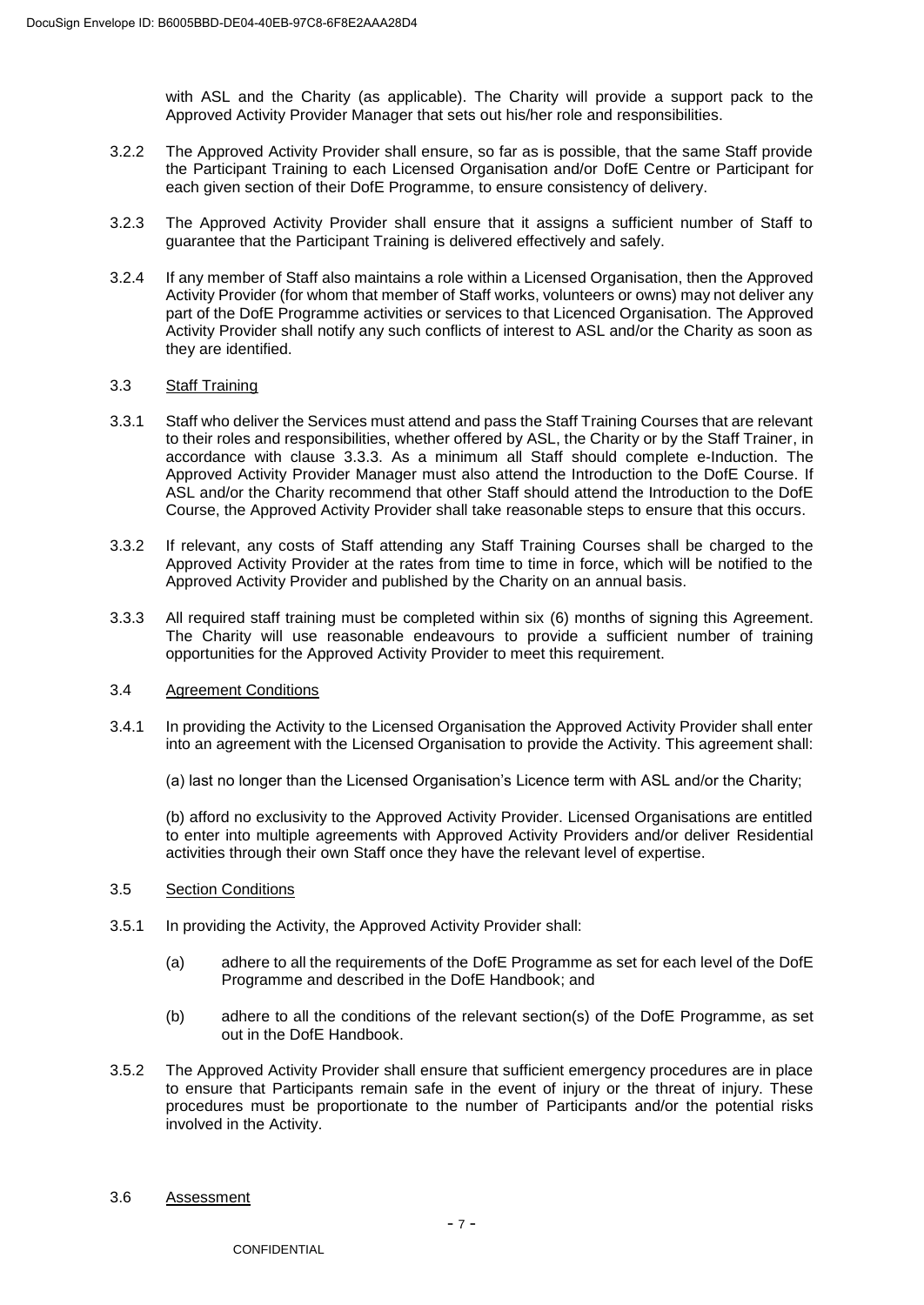- 3.6.1 The Approved Activity Provider shall be responsible for recommending appropriate types of Assessors and/or assessing the competence of each Participant in performing the Activity, in accordance with the standards, requirements and other conditions set by the Charity (including conditions relating to the relevant section(s) of the DofE Programme), as set out in the DofE Handbook and on the Website. An Assessor may be an employee, volunteer or managed directly by the Approved Activity Provider, or another suitable adult, as advised by the Approved Activity Provider and agreed by the Charity. This role will be agreed between the Approved Activity Provider and ASL and/or the Charity in advance of the Approved Activity Provider being licensed.
- 3.6.2 Each Assessor shall provide an Assessor's report for each Participant in accordance with clause 3.6.1.

## 3.7 Records and Reporting

- 3.7.1 Subject to clause 11, the Approved Activity Provider shall keep full and adequate records of all aspects of its provision of the Services. These records shall include, but shall not be limited to, information concerning:
	- (a) the name of each Participant (where applicable) and all Staff involved with the Activity;
	- (b) the activity details of each Participant as required by the Charity;
	- (c) any accident, incident or other occurrence leading to damage or injury; (d) all activities and/or training exercises undertaken as part of the Services;
	- (e) details of any complaint made to the Approved Activity Provider in relation to the Services and/or the DofE Programme; and
	- (f) the places, venues or premises used by the Approved Activity Provider to deliver the Services.
- 3.7.2 ASL and/or the Charity shall be entitled to inspect these records at any time with reasonable notice, and the Approved Activity Provider shall provide copies of all such records (in electronic or hard copy form, at the election of ASL or the Charity) at the reasonable request of ASL or the Charity.
- 3.7.3 The Approved Activity Provider shall provide to ASL via the Charity an electronic statement on every Accounting Date (or within two days after such date) which details how many Participants have undertaken the Activity in the preceding six (6) months between each Accounting Date.
- 3.7.4 Pursuant to clause 3.7.1 (c), the Approved Activity provider shall notify ASL or the Charity as soon as possible in the event of any incident or accident as described in Incident Reporting for Licensed Organisations and Approved Activity Providers, a copy of which shall be supplied to the Approved Activity Provider.

### 3.8 Communication and Quality Assurance

- 3.8.1 Without prejudice to clause 3.8.3, the Approved Activity Provider is responsible for ensuring that all information relating to the provision of the Services that should be communicated to the Licensed Organisation, DofE Centre and/or the Participants is so communicated. ASL and the Charity shall have no responsibility for relaying such information to the Licensed Organisation, DofE Centre and/or the Participants.
- 3.8.2 Where an Approved Activity Provider is in direct communication with participants, the Approved Activity Provider shall be responsible for ensuring parental/guardian consent (if the participant is under 18) is gained to carry out the Activity.
- 3.8.3 The Approved Activity Provider shall notify the Charity of any complaint received that is not resolved within four (4) weeks of the initial complaint being made. The Approved Activity Provider shall if necessary take action in relation to such complaints and keep ASL, the Charity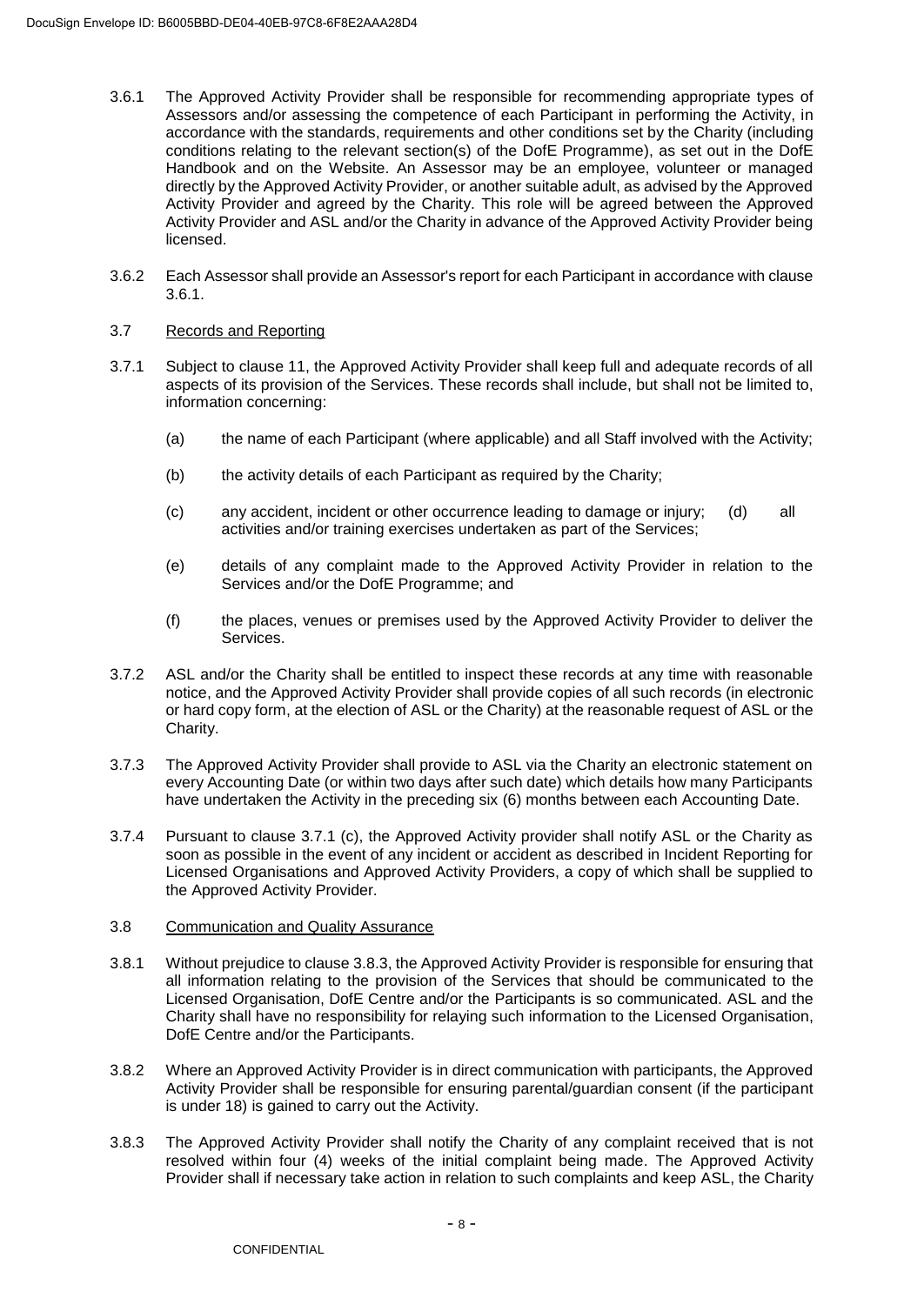and the Licensed Organisation (where appropriate) fully updated in writing or by e-mail as well as by telephone on progress of resolving the complaint.

- 3.8.4 In addition to its obligations under clause 3.7, the Approved Activity Provider shall set up, operate and maintain a system for dealing with and reporting matters concerning the provision of the Services, in particular in the event of any accident or damage caused to or by the Approved Activity Provider, the Participants or any third parties. The Approved Activity Provider shall keep such records and systems accurate and up to date (and shall retain them for a period of six (6) years) and make them available to ASL or the Charity to inspect on request.
- 3.9 Documents and Equipment
- 3.9.1 The Approved Activity Provider shall provide the following documents to each Participant:
	- (a) copies of the indemnity and consent forms, to be signed by all Participants (or, if applicable, a parent or legal guardian) unless otherwise provided to Participants by their DofE Centre:
	- (b) copies (on request) of the insurance policy, in accordance with clause 7; and
	- (c) any other information or materials that may be reasonably required by the Participants to partake in the Activity.

## 3.10 Equal Opportunities

The Approved Activity Provider shall operate DofE Programmes in a non-discriminatory manner that reflects ASL and the Charity's commitment to equal opportunities (about which, more information is available on request from the Charity).

# 3.11 Overriding Objective

In providing the Services, the Approved Activity Provider shall at all times be responsible for supporting the achievement of the Charity's overall aim as expressed in its Mission Statement and for promoting and fostering the ten guiding principles as set out in the DofE Handbook.

# **4. Obligations and Rights of ASL**

- 4.1 ASL or the Charity shall, at the reasonable request of the Approved Activity Provider, provide, through the Charity, advice and guidance on delivering the Activity as part of the DofE Programmes, and make available to the Approved Activity Provider its know-how, the DofE Handbook and other documents and information relating to the DofE Programmes.
- 4.2 ASL, through the Charity, shall undertake a Quality Review of the Services at least once during the Term. In addition, ASL and/or the Charity shall have the right, from time to time, to undertake spot-check inspections of the Services being provided to the Participants, as well as to seek feedback from the Participants (and where relevant their parents and/or legal guardians). The Approved Activity Provider hereby agrees to accede to all reasonable requests of ASL or the Charity whilst undertaking such spot-check inspections.
- 4.3 ASL or the Charity shall appoint a designated co-ordinator from within the Charity to develop and manage all aspects of its relationship with the Approved Activity Provider and the provision of the Services, and the Approved Activity Provider undertakes to cooperate with and assist the co-ordinator at all times during the Term.
- 4.4 ASL and the Charity shall co-operate with and assist the Approved Activity Provider at all times in establishing and maintaining the quality control and reporting mechanisms required to be setup under clause 3.7.
- 4.5 ASL or the Charity shall maintain a register of Approved Activity Providers and will draw this to the attention of the Licensed Organisations.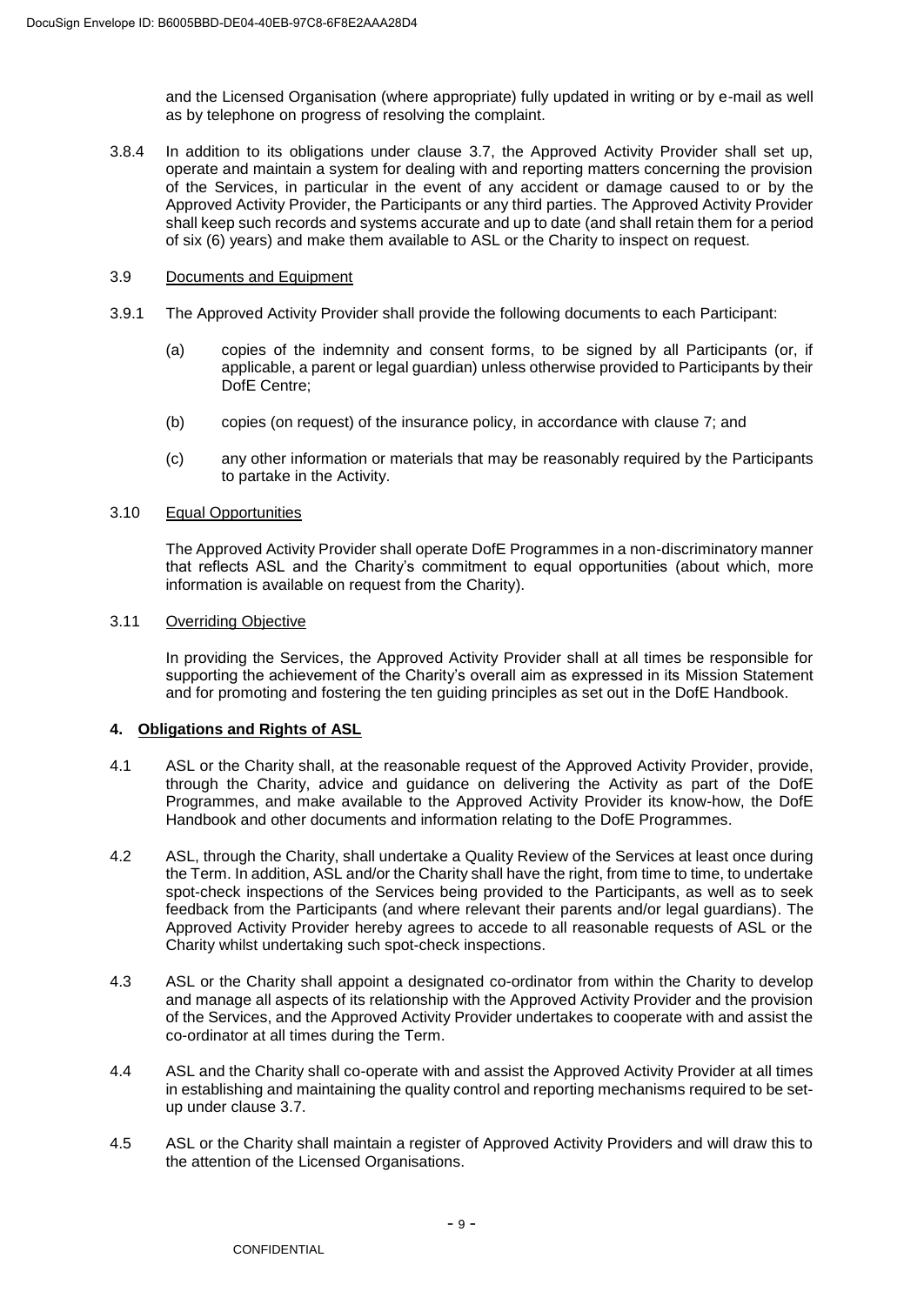4.6 ASL reserves the right to alter the services it provides provided it gives the Approved Activity Provider ninety (90) days' notice of any such change.

# 4.7 Trade Mark Licence

- 4.7.1 Subject to the terms and conditions of this Agreement, ASL hereby grants to the Approved Activity Provider a non-exclusive, royalty-free licence for the Term to use the Trade Marks for all purposes connected with the supply of the Services, provided that the Approved Activity Provider shall:
	- (a) use the Trade Marks in accordance with the Brand Guidelines, and such other reasonable instructions of ASL or the Charity in relation to the appearance of the Trade Marks;
	- (b) always use the Trade Marks in such a manner that their distinctiveness and reputation is maintained and do nothing which may lessen the distinctiveness of the Trade Marks or that may bring ASL, the Charity or the DofE Programme into disrepute;
	- (c) not use the Trade Marks as part of the corporate or business name, logo or style of the Approved Activity Provider;
	- (d) not use or seek to register any mark or name the same as or confusingly similar to the Trade Marks. No other trade marks nor variants on the Trade Marks shall be used in relation to the Services without the ASL's or the Charity's prior written consent;
	- (e) not do or permit to be done any act which would be likely to jeopardise the ownership by the Charity of the Trade Marks; and
	- (f) use such of the Trade Marks, or any new name, logo or brand, as ASL and/or or the Charity may on reasonable notice require, and always use the Trade Marks in accordance with the current version of the Brand Guidelines, from time to time issued by ASL or the Charity.
- 4.7.2 All goodwill in the Trade Marks arising from use of the Trade Marks by the Approved Activity Provider shall belong to the Charity and shall be assigned to the Charity on request. For the avoidance of doubt, this trade mark licence shall terminate on termination of this Agreement.

# **5. Fees and Payment**

### 5.1 Licence Fee

In consideration of the appointment of the Approved Activity Provider pursuant to clause 2.1, the Approved Activity Provider shall pay ASL the Licence Fee annually in advance, the first payment to be made on signature of this Agreement and on each anniversary thereafter. The Licence Fee may be reviewed at the expiry of each Contract Year and any increase to the Licence Fee shall be notified to the Approved Activity Provider.

### 5.2 Payment Terms

- 5.2.1 Unless otherwise stated, the Approved Activity Provider shall pay all monies due to ASL within thirty (30) days of the date of each valid invoice submitted to the Approved Activity Provider.
- 5.2.2 All sums payable under this Agreement are exclusive of VAT (unless otherwise stated) which shall, where applicable, be payable in addition at the rate and in the manner from time to time prescribed by law.
- 5.2.3 All sums payable under this Agreement are non-refundable.
- 5.2.4 Notwithstanding any provision to the contrary, after the termination of this Agreement in accordance with the provisions in clause 10, ASL shall be entitled to all unpaid fees and/or interest payable under the terms specified in the Agreement within thirty (30) days' after the effective date of such termination.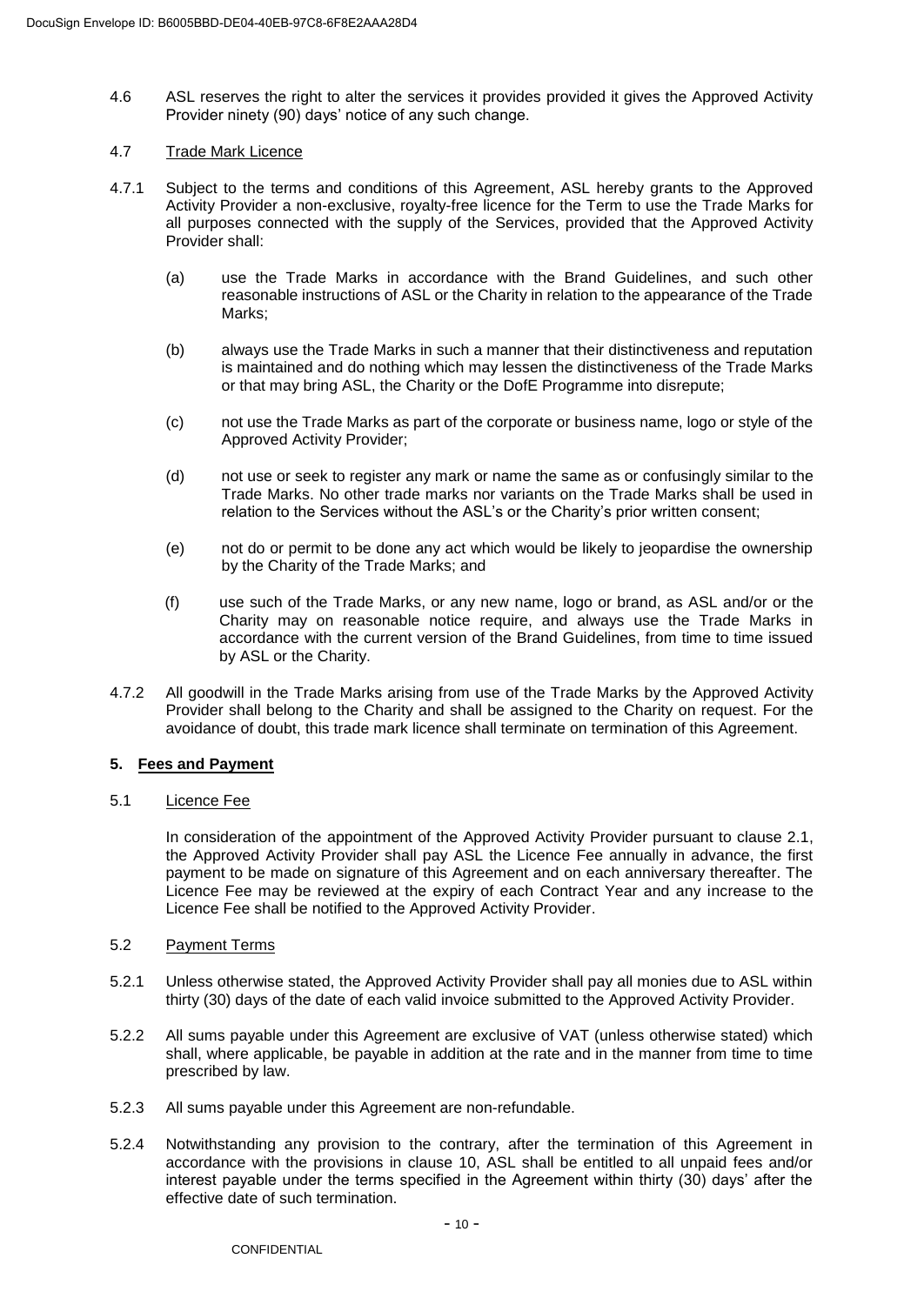### 5.3 Default of Payment

- 5.3.1 The Approved Activity Provider fails to pay (i) when and as required to be paid any fee due under this agreement, and/or (ii) any interest payable in the terms specified under this Agreement.
- 5.3.2 If any default occurs ASL may:
	- (a) declare the commitment of ASL to make advances for this Agreement to be terminated whereupon such commitment and obligation under this Agreement shall be terminated; and/or
	- (b) declare the unpaid amount of the outstanding fee, all interest accrued, and all other amounts owing or payable to be immediately due and payable, without presentment, demand, protest or other notice of any kind, all of which are hereby expressly waived by the Approved Activity Provider; and/or
	- (c) exercise all rights and remedies available to ASL under this Agreement or applicable in law and to pursue any and all available remedies for collection of such fees and interest, including but not limited to the exercise of all rights and remedies against the Approved Activity Provider.
- 5.3.3 To the extent permitted by applicable law, all remedies contained within this Agreement or by law afforded shall be cumulative and are not exclusive of any other rights, powers, privileges or remedies provided by law or in equity, or under any other instrument, document or agreement now existing or hereafter arising and all shall be available to ASL until the monies owed has been paid and satisfied in full. During the existence of a Default in Payment, interest shall accrue on fees due and owing from the date of the same until resolved, if resolution is allowed, at the default rate stated in the below.
- 5.3.4 If payment due under this Agreement is not paid within thirty (30) days' after its due date it shall be subject to a late payment interest charge of five percent (5.00%) of the total payment due. The Approved Activity Provider agrees to pay and stipulate that five percent (5.00%) of the total payment due is a reasonable amount for a late payment interest charge.

# **6. Advertising, Publicity and Reputation Management**

- 6.1 The Approved Activity Provider may purchase advertising, at the market rate in force from time to time, in the DofE Magazine. The Approved Activity Provider may also have access to other marketing and promotional opportunities to be agreed with ASL and/or the Charity on a case by case basis.
- 6.2 The Approved Activity Provider shall be free to publicise the fact that it is an Approved Activity Provider and to use the designation "Approved Activity Provider for The Duke of Edinburgh's Award" and the Trade Marks, provided always that the Brand Guidelines are complied with. For the avoidance of doubt, the Approved Activity Provider may not use the Charity's other logos or brand names, only the Approved Activity Provider logo and any other Trade Marks as set out in the Schedule and made available to the Approved Activity Provider. The Approved Activity Provider may not release any press releases or other publicity material relating to ASL or the Charity without the prior written consent of the Charity (such consent not to be unreasonably withheld).
- 6.3 In the event of any incident, accident or injury to a Participant, ASL and/or the Charity and the Approved Activity Provider shall discuss and agree the appropriate strategy for dealing with any potential negative publicity, including any negative publicity concerning the Charity and the DofE Programme. No press release or public comment shall be issued unless agreed with the Charity and/or ASL in writing in advance.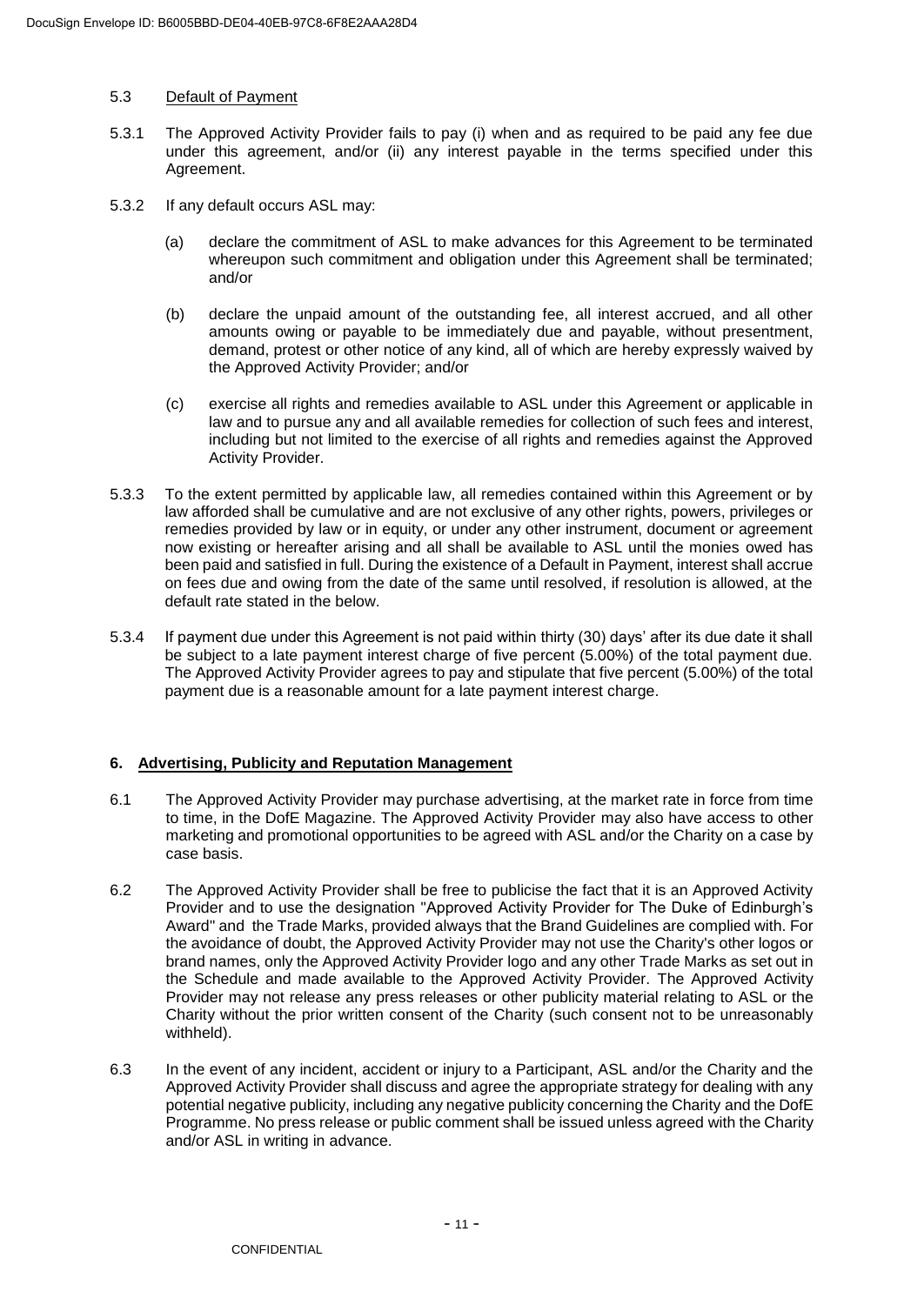### **7. Insurance**

The Approved Activity Provider undertakes to maintain in force a policy or policies of insurance with a reputable insurer for not less than £5 million against all liability for any single claim due to any damage to property or injury to persons arising from the acts or omissions of the Approved Activity Provider, the Staff or the Approved Activity Provider's agents, servants or other representatives in connection with the Approved Activity Provider's obligations under this Agreement (including those obligations the Approved Activity Provider owes to the Staff). For the avoidance of doubt, the policy shall include comprehensive third party cover for each Participant and accompanying Approved Activity Provider leader. On request, a copy of the insurance policy certificate must be provided to ASL via the Charity and also made available on request for the Participants to view.

# **8. General Obligation and Warranties**

- 8.1 The Approved Activity Provider hereby warrants, agrees and undertakes that:
	- (a) it has the right and ability to enter and perform this Agreement;
	- (b) it, including any of the Staff employed to provide the Services on behalf of the Approved Activity Provider shall possess the qualifications and competence necessary to provide the Services to the highest professional standards and in accordance with the terms of this Agreement, and the Approved Activity Provider shall ensure all of its Staff are kept up to date on all relevant developments and are re-trained as and when necessary;
	- (c) each of its Staff members possess (i) an up to date First Aid certificate (where this is relevant to their role), such qualification to be renewed every three (3) years, and (ii) (if applicable) a Full UK Driving Licence and (iii) any and all other qualifications and/or experience necessary to carry out their role;
	- (d) it shall provide the Services with all due professional skill and care and in accordance with all applicable legislation and good industry practice to be expected of an expert skilled in the provision of the Services;
	- (e) it shall at the earliest opportunity draw to the attention of ASL or the Charity any particular requirements it needs to perform its obligations under this Agreement;
	- (f) where relevant, it is a recognised member of, and where required holds licences from, the relevant authority or governing body of the Activity;
	- (g) it shall do nothing (whether by act or omission) in the course of performing the Services and its obligations under this Agreement that may bring the Charity, ASL or the DofE Programmes into disrepute;
	- (h) it shall maintain in place throughout the Term an adequate Safeguarding and/or Child Protection Policy (in accordance with the standards set out in clause 3.1) and ensure that all Staff are aware of and implement that policy; and
	- (i) it shall provide the Services in a non-discriminatory manner that reflects the Charity's commitment to equal opportunities as set out in the DofE Handbook.
- 8.2 ASL warrants, agrees and undertakes that:
	- (a) it has the right and ability to enter and perform this Agreement; and
	- (b) it shall provide, via the Charity, such help and assistance as is reasonably required by the Approved Activity Provider and which is notified to ASL or the Charity.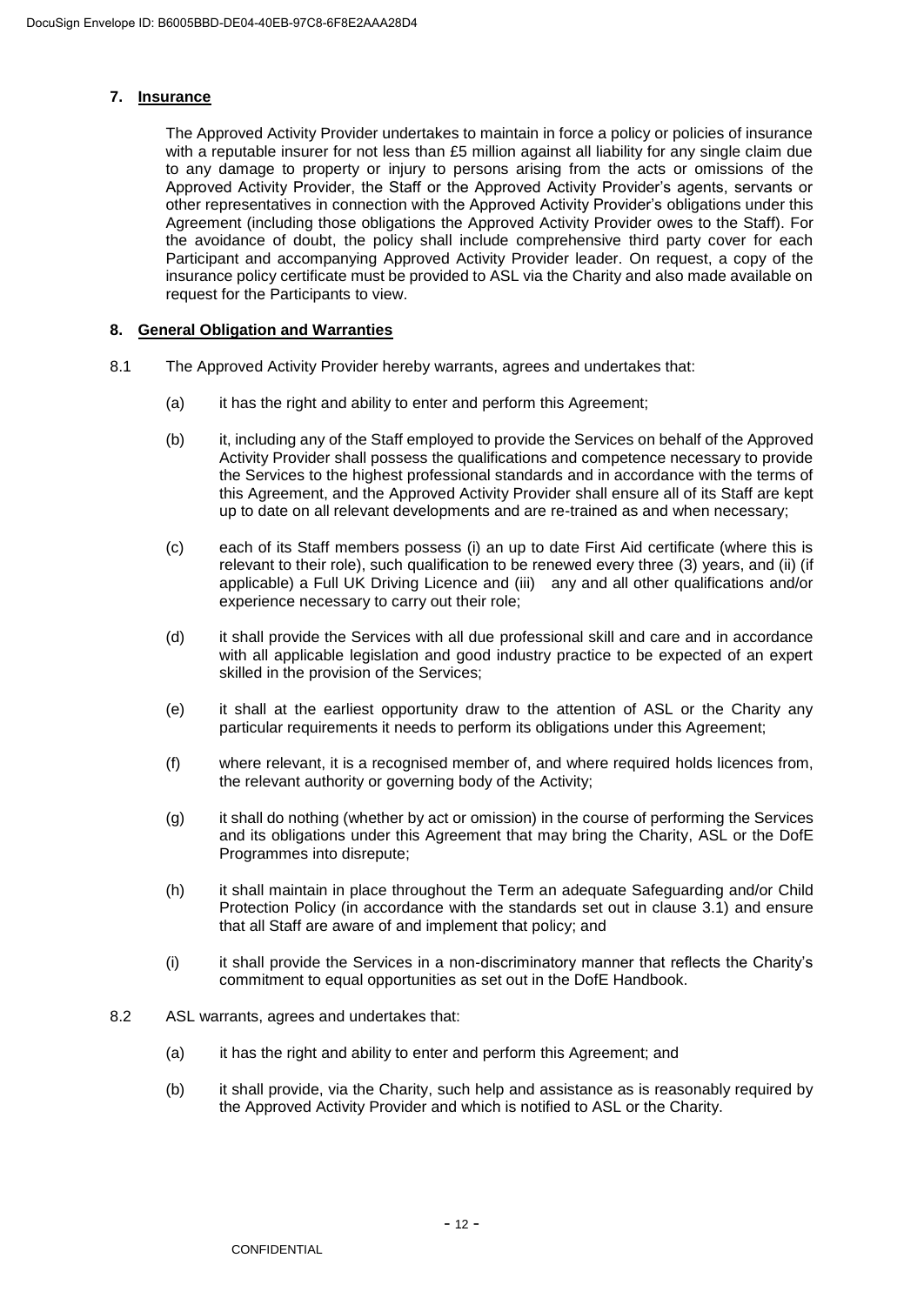# **9. Liability and Indemnities**

- 9.1 The Approved Activity Provider shall be responsible and liable at all times for the health and safety of each Participant while such Participant is under the care of the Approved Activity **Provider**
- 9.2 Without prejudice to any rights or remedies of ASL, the Approved Activity Provider shall indemnify, and keep indemnified, ASL, the Charity, the Participants and the Licensed Organisation and DofE Centres fully against all claims, proceedings, actions, damages, costs, suits, demands, losses, liabilities, charges, expenses and any other liabilities incurred by or made against ASL or the Charity in respect of any loss, direct or indirect, or damage or personal injury which arises from any statements made, advice or information given or omitted to be given or anything done or omitted to be done by the Approved Activity Provider under or otherwise relating to the provision of the Services or any of the Approved Activity Provider's other obligations under this Agreement to the extent that such loss, damage or injury is caused by the Approved Activity Provider's negligence (whether caused by an act or omission), breach of this Agreement (including breach of any warranty given in this Agreement) or any other wrongful act or omission of the Approved Activity Provider, the Staff or its associates, agents, servants and sub-contractors.
- 9.3 Neither ASL nor the Charity shall be liable for any matter arising as between the Approved Activity Provider and Participants. The Approved Activity Provider acknowledges that it shall be its responsibility to manage the relationship including entering into any contract with the Participants.
- 9.4 Without prejudice to any other provisions of this Agreement, neither ASL nor the Charity shall be liable for any act or omission of the Approved Activity Provider, whether or not such action was taken pursuant to any advice given by ASL or the Charity or in reliance on any materials provided by ASL or the Charity.
- 9.5 Nothing in this Agreement is intended and nor shall it be construed as an attempt by either party to exclude or limit its liability for any liability which cannot be excluded or limited under applicable law, including liability for death or personal injury caused by negligence or for fraud.

### **10. Term and Termination**

- 10.1 This Agreement shall commence on the Commencement Date and shall, subject to clauses 10.2, 10.3 and 10.4, continue in force until terminated by one party serving on the other no less than ninety (90) days' prior written notice, such termination to take effect on the expiry of such notice period.
- 10.2 Where the Approved Activity Provider serves notice of termination to ASL, as directed in 10.1 and subject to clause 10.2 notice must be written and served by the Licence Signatory, or person(s) of equivalent status within the Approved Activity Provider where the Licence Signatory is unavailable.
- 10.3 Each party shall be entitled to terminate this Agreement by written notice forthwith if:
	- (a) the other enters into liquidation (whether voluntary or compulsory) except a solvent voluntary liquidation for the purpose only of reconstruction or amalgamation, or has a receiver and/or manager, administrator or administrative receiver appointed of its undertaking or any part thereof; or
	- (b) the other ceases or threatens to cease to carry on its business or is otherwise unable to meet its debts as they fall due; or
	- (c) the other party commits a material or persistent breach of this Agreement, and (in the case of a breach capable of remedy) such breach is not remedied within thirty (30) days of notice of the same.
- 10.4 ASL shall be entitled to terminate this Agreement by written notice forthwith if there shall be any change in Control of the Approved Activity Provider or any holding company of the Approved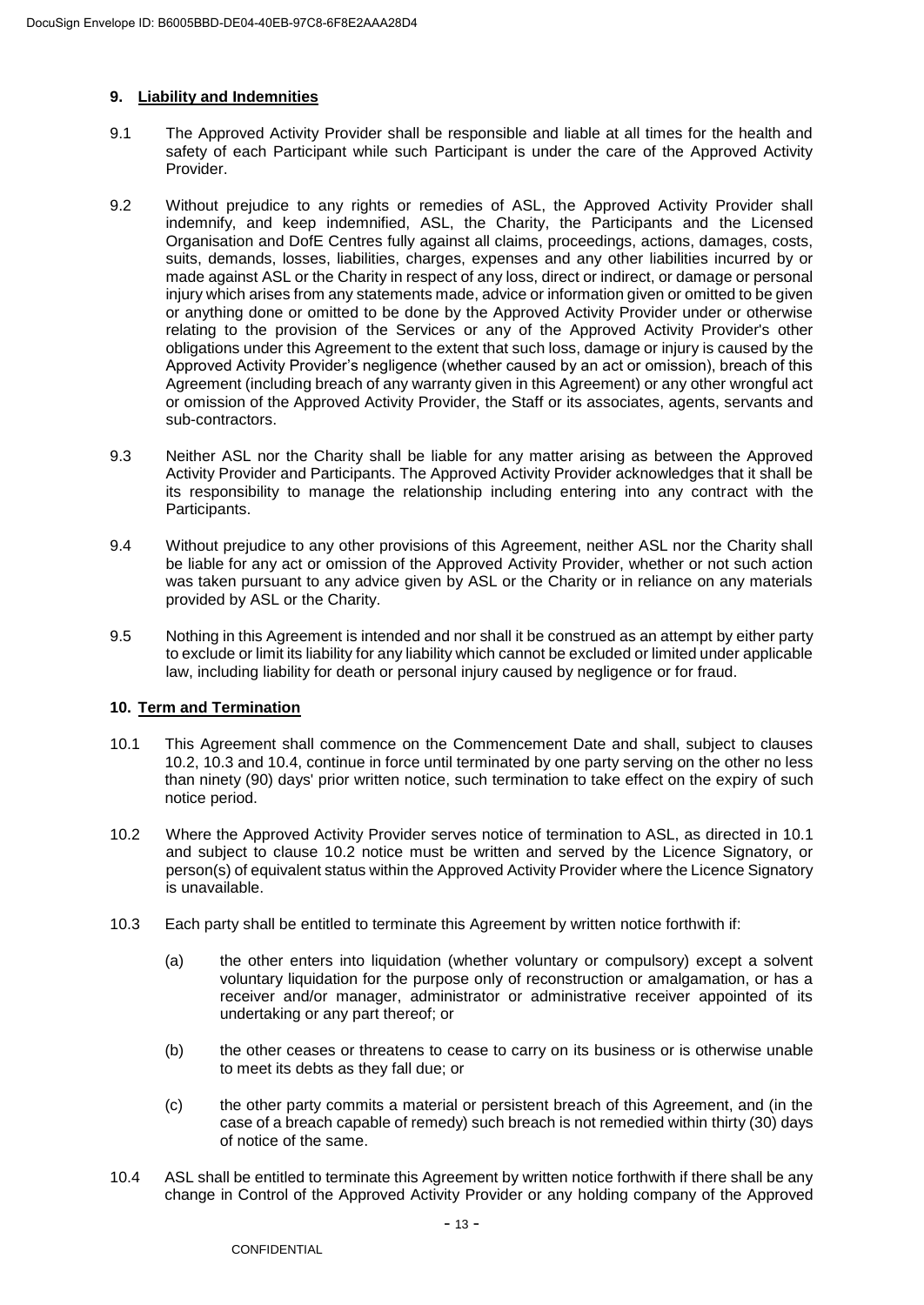Activity Provider, where "Control" means the ability to direct and/or control the affairs, and/or secure the conduct of the affairs, of the Approved Activity Provider or any holding company (as the case may be) whether by virtue of contract, ownership of shares or otherwise.

- 10.5 The termination of this Agreement, however arising, shall be without prejudice to:
	- (a) the rights and obligations of either party accrued prior to termination; and
	- (b) the operation of provisions hereof which expressly or impliedly have effect after termination.
- 10.6 The Approved Activity Provider shall co-operate fully with ASL or the Licensed Organisation before, during and after termination of this Agreement to facilitate so far as reasonably possible the continued provision of the Services, either by the Charity or through an alternative activity provider selected by ASL, the Charity or the Licensed Organisation.
- 10.7 Subject to the requirements of clause 5.3.4, all materials bearing the Trade Marks or containing a reference to the name of ASL, the Charity or the DofE Programmes must be either delivered up to ASL and/or the Charity or destroyed (at the election of ASL and/or the Charity in its sole discretion), including in the case of electronic copies permanently deleted, either (i) in situations where this Agreement is terminated in accordance with clause 10.1, within the ninety (90) day notice period for termination referred to therein or (ii) in situations where this Agreement is cancelled or terminated pursuant to clauses 10.2. or 10.3, immediately upon termination. After termination of this Agreement in no event shall the Approved Activity Provider make or claim an association, commercial or non-commercial, to the DofE Programmes, ASL or the Charity, including (without limitation) creating an association through misleading statements or conduct.
- 10.8 On the termination of this Agreement the Approved Activity Provider shall return to ASL or the Charity all data provided to it by ASL or the Charity and all records kept by the Approved Activity Provider as part of its performance of the Services under this Agreement.

### **11. Data Protection**

- 11.1 For the purpose of this Clause 11 "Data Protection Legislation" shall mean, as applicable:
	- (a) The Data Protection Act 1998; or
	- (b) Regulation (EU) 2016/679 of the European Parliament and of Council of 27 April 2016 on the protection of natural persons with regard to the Processing of Personal Data and repealing Directive 95/46/EC (General Data Protection Regulation "the GDPR") OJ119/1, 4.5.2016, together with any implementation of the above law of the United Kingdom.

The terms "Controller", "Data Subject", "Personal Data", "Processor", and "Subject Access Request" shall have the meanings attributed to them in the Data Protection Legislation, and "Processing" and "Process" shall be construed accordingly.

- 11.2. The Approved Activity Provider shall protect all personal data that it receives or creates as a result of providing the Services or otherwise in connection with this Agreement, and in particular shall:
	- (a) comply at all times with the Data Protection Legislation and all other laws, enactments, regulations, orders and standards applicable to its processing of any personal data about Participants and/or any other persons pursuant to this Agreement;
	- (b) take appropriate technical and organisational measures against unauthorised or unlawful processing of ant personal data and against accidental loss, theft, destruction of or damage to the personal data;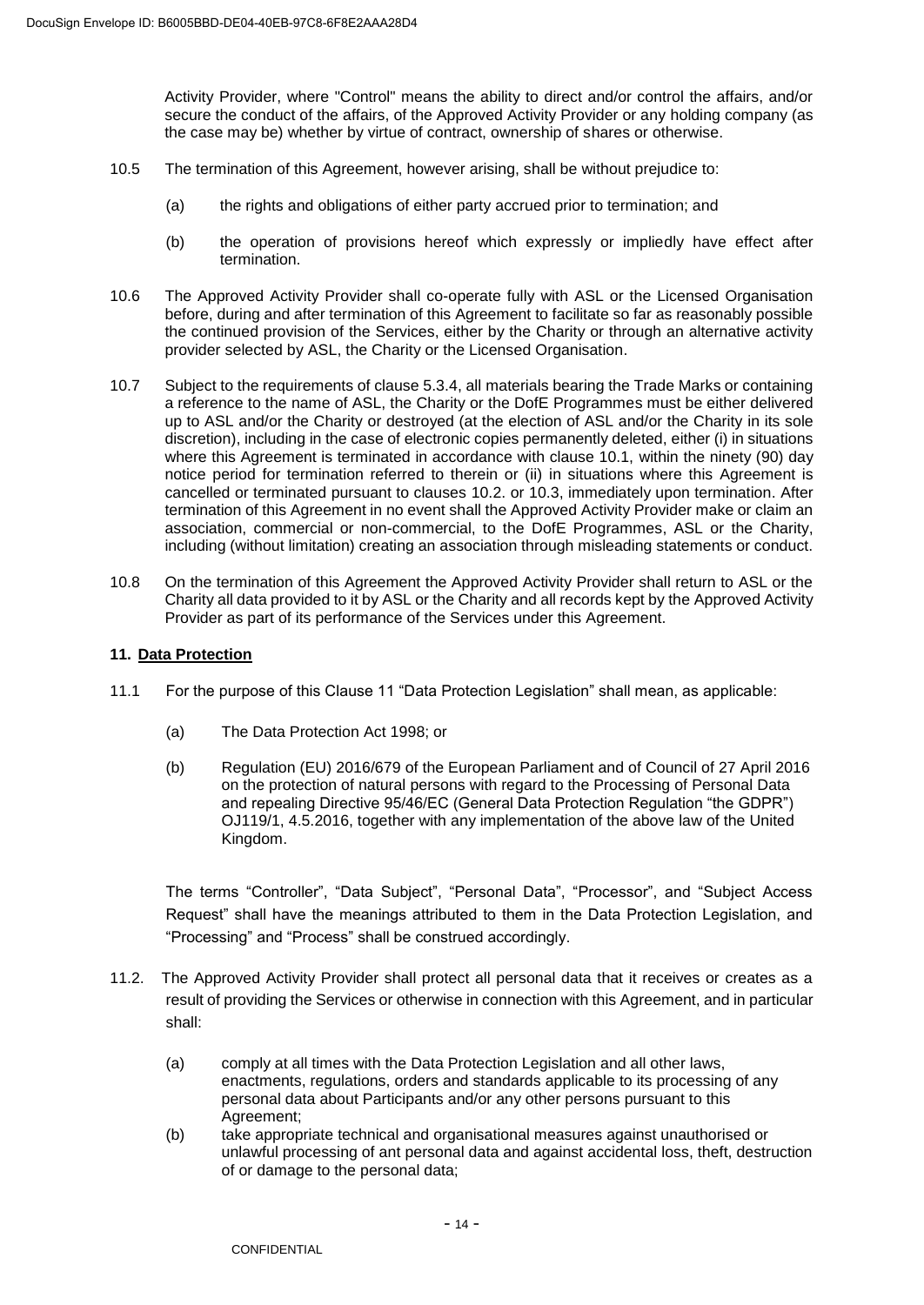- (c) not use any personal data for purposes outside the Agreement or pass it to any third parties; and
- (d) observe any guidelines, procedures or policies provided to it by ASL and/or the charity in relation to the processing of personal data.
- 11.3. To the extent that ASL and/or the Charity is the data controller of any personal data, the Approved Activity Provider in addition shall:
	- (a) process that personal data only in accordance with ASL's and/or the Charity's instructions and the consents obtained from the relevant data subject, unless and until it obtains consent from that data subject to any additional processing; and
	- (b) co-operate with and provide all reasonable assistance to ASL and/or the Charity in relation to any complaint or request in relation to the processing of that personal data, and promptly inform ASL and/or the Charity where any such complaint or request is received by it.
- 11.4. ASL and the Approved Activity Provider agree to co-operate and provide any necessary assistance to enable the other party to respond to a Subject Access Request and to deal with any Data Subject exercising any other rights under the Data Protection Legislation in accordance with such Data Protection Legislation.
- 11.5 In processing, using or sharing the data, the Approved Activity Provider shall abide by the Charity's privacy policy, a copy of which can be supplied to the Approved Activity Provider on request.

# **12. Anti-Bribery**

The Approved Activity Provider will not act in a manner (in particular when acting as an associated person of ASL or the Charity) that constitutes a breach of applicable laws, regulations, codes and sanctions relating to anti-bribery and anti-corruption including the Bribery Act 2010. The Approved Activity Provider shall comply with any policies or procedures imposed by ASL or the Charity from time to time governing anti-bribery, and the Approved Activity Provider warrants that, in performing the Services, it will not induce or improperly reward any third party, including any public official, to act improperly. For the purposes of this clause to act improperly and the meaning of an "associated person" shall be interpreted in accordance with the Bribery Act 2010.

### **13. Third Party Rights**

The Approved Activity Provider accepts and acknowledges that it is the intention that the Charity and/or any Participant may enforce any term of this Agreement that expressly or by implication confers a benefit on them by virtue of the Contracts (Rights of Third Parties) Act 1999.

### **14. General**

# 14.1 Notices

Any notice, request or other document to be submitted under this Agreement shall be in writing and be delivered personally, sent by first class post or by e-mail and addressed to the person holding the post or title as noted on the Front Sheet, or such other address as that party shall notify in accordance with this clause. The notice will be effective if posted on the second working day after posting and if sent by e-mail when the sender receives confirmation of receipt.

- 14.2 Assignment, sub-contracting etc.
- 14.2.1 The Approved Activity Provider shall not, without the prior written consent of ASL, assign, sublicense, sub-contract or otherwise transfer to, or hold on trust for, any third party any of its rights or obligations under this Agreement.
- 14.2.2 ASL shall be entitled to sub-contract its obligations under this Agreement to the Charity.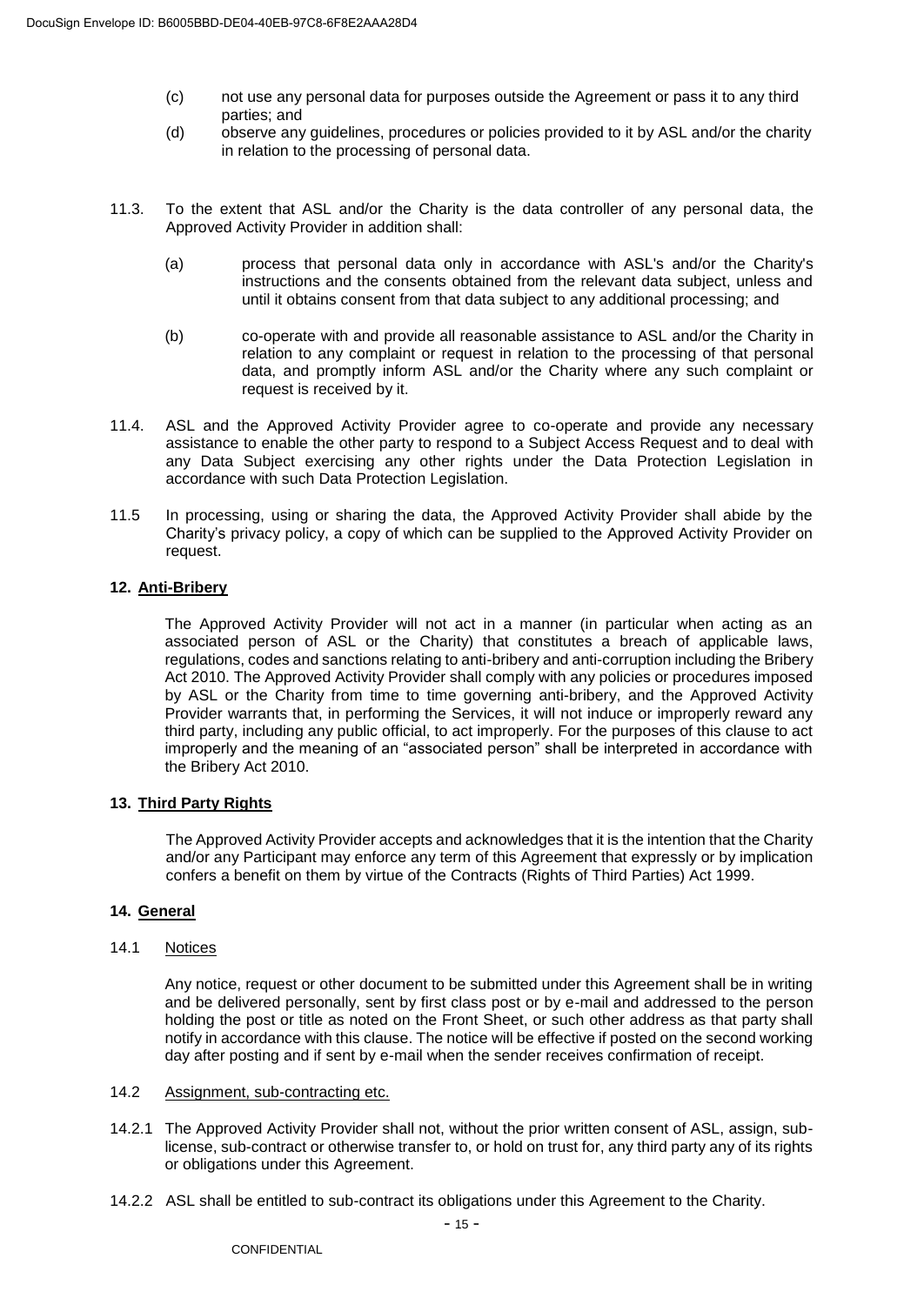### 14.3 Confidentiality

Save that the Approved Activity Provider shall be free to publicise its relationship with ASL and the Charity in accordance with clause 6, each of ASL, the Charity and the Approved Activity Provider shall, save as may be required by law, keep confidential (without limit in time) both the terms of this Agreement and any confidential information of the other party which is obtained by them as a consequence of the Approved Activity Provider providing the Services, other than any information which is or becomes publicly available except as a consequence of the receiving party being in breach of this obligation.

#### 14.4 Entire agreement

This Agreement together with any documents referred to in it, constitutes the whole agreement between the parties relating to its subject matter and supersedes any prior agreements, undertakings, representations, warranties and arrangements of any nature, whether in writing or oral, relating to such subject matter provided that this clause shall not operate to exclude either party's liability to the other for fraudulent misrepresentation. This Agreement may only be varied in writing if signed by each party's authorised representative.

#### 14.5 Waiver

Failure or neglect by either party to enforce at any time any of the provisions of this Agreement shall not be construed nor shall be deemed to be a waiver of that party's rights hereunder nor in any way affect the validity of the whole or any part of this Agreement nor prejudice that party's rights to take subsequent action.

#### 14.6 Severability

If any of the terms, conditions or provisions of this Agreement shall be determined invalid, unlawful or unenforceable to any extent, such term, condition or provision shall be severed from the remaining terms, conditions or provisions which shall continue to be valid to the fullest extent permitted by law.

### 14.7 Relationship of the parties

Nothing contained in this Agreement shall be construed as establishing or creating between the Approved Activity Provider and ASL (or the Charity) the relationship of employer and employee or principal and agent, it being understood that the position of the Approved Activity Provider in performing its obligations under this Agreement is that of an independent contractor. Except as expressly permitted by this Agreement, the Approved Activity Provider shall not have any authority to hold itself out as ASL or the Charity for any purpose whatsoever.

# 14.8 Law

The parties hereby agree that this Agreement shall be governed by and interpreted in accordance with English Law, and hereby submit to the exclusive jurisdiction of the English Courts.